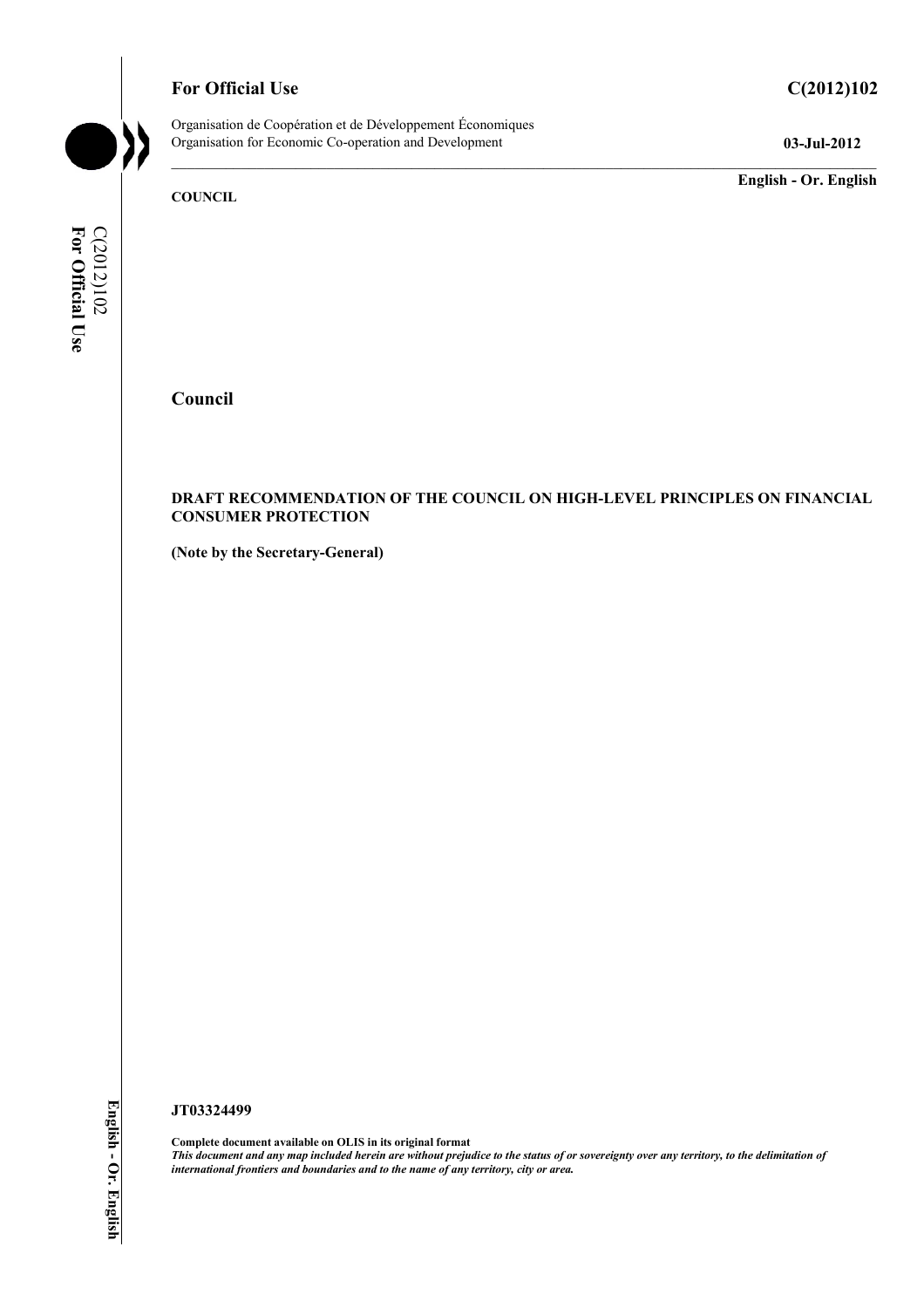1. This document presents, for adoption by the Council, a draft Recommendation on High-Level Principles on Financial Consumer Protection proposed by the Committee on Financial Markets.

## **Introduction**

2. Consumer confidence and trust in a well-functioning market for financial services promotes financial stability, growth, efficiency and innovation over the long term. Consumers are at the very centre of the financial system and, as such, they should feel capable, knowledgeable, safe and secure in their dealings with financial services providers and their intermediaries.

3. The high social and economic costs of the financial and economic crisis come along with the growing complexity, sophistication and rapid technological advances determining the provision of financial products and services and the ongoing transfer of financial risk to individuals and households. This adds further emphasis to the need for governments, regulators and supervisors, in both advanced and emerging economies, to reconsider the rules of the game on how to effectively address financial governance and risk while ensuring existing and future consumers develop the knowledge, skills and confidence to make informed financial choices.

4. While significant progress has been made, there is recognition that more still needs to be done to support policies and actions that promote financial consumer protection. Financial consumer protection is a multi-dimensional challenge, encompassing a variety of inter-related policy considerations. As such, financial consumer protection should not be seen as a standalone policy but rather as a complement to efforts to increase access to affordable and appropriate financial services and products and to support improved financial education and literacy. These three pillars – protection, access and education – should be integrated into the broader regulatory framework, alongside prudential regulation, governance and competition policies.

5. The OECD, in its strategic response to the financial and economic crisis, identified the importance of financial consumer protection as an overlooked aspect of the crisis.<sup>1</sup> The Committee on Financial Markets (CMF) reinforced the financial consumer protection part of its own work programme, including through the adoption of a Council Recommendation,<sup>2</sup> and recognised the relevance of this issue through a special session on financial consumer protection, on 16 April 2010. As a consequence of these discussions, the CMF agreed in March 2011 to establish a dedicated Task Force on Financial Consumer Protection [CE(2011)2]; the Task Force was directed to study developments in financial consumer protection systems and techniques; contribute to related policy analysis and recommendations; co-operate and co-ordinate on these issues with other relevant OECD bodies as well as with other international organisations; consult with other relevant stakeholders and importantly to contribute as required to the work on financial consumer protection that was initiated by the G20.

6. On the occasion of their 19-20 February 2011 meeting, G20 Finance Ministers and Central Bank Governors in Paris called on the OECD, the Financial Stability Board (FSB) and other relevant international organisations to develop common principles on consumer protection in the field of financial services by the time of their October 2011 meeting.<sup>3</sup> As requested and agreed by the G20 French

<sup>|&</sup>lt;br>|<br>| Financial Literacy and Consumer Protection; Overlooked aspects of the Crisis [http://www.oecd.org/dataoecd/32/3/43138294.pdf].

<sup>2</sup> Recommendation of the Council on Good Practices on Financial Education and Awareness Relating to Credit [C(2009)62].

<sup>3</sup> This complemented the G20 leaders' call at the November 2010 Seoul Summit. The G20 leaders asked the FSB to work in collaboration with the OECD and other international organisations to explore, and report back at the next summit, options for advancing financial consumer protection through informed choices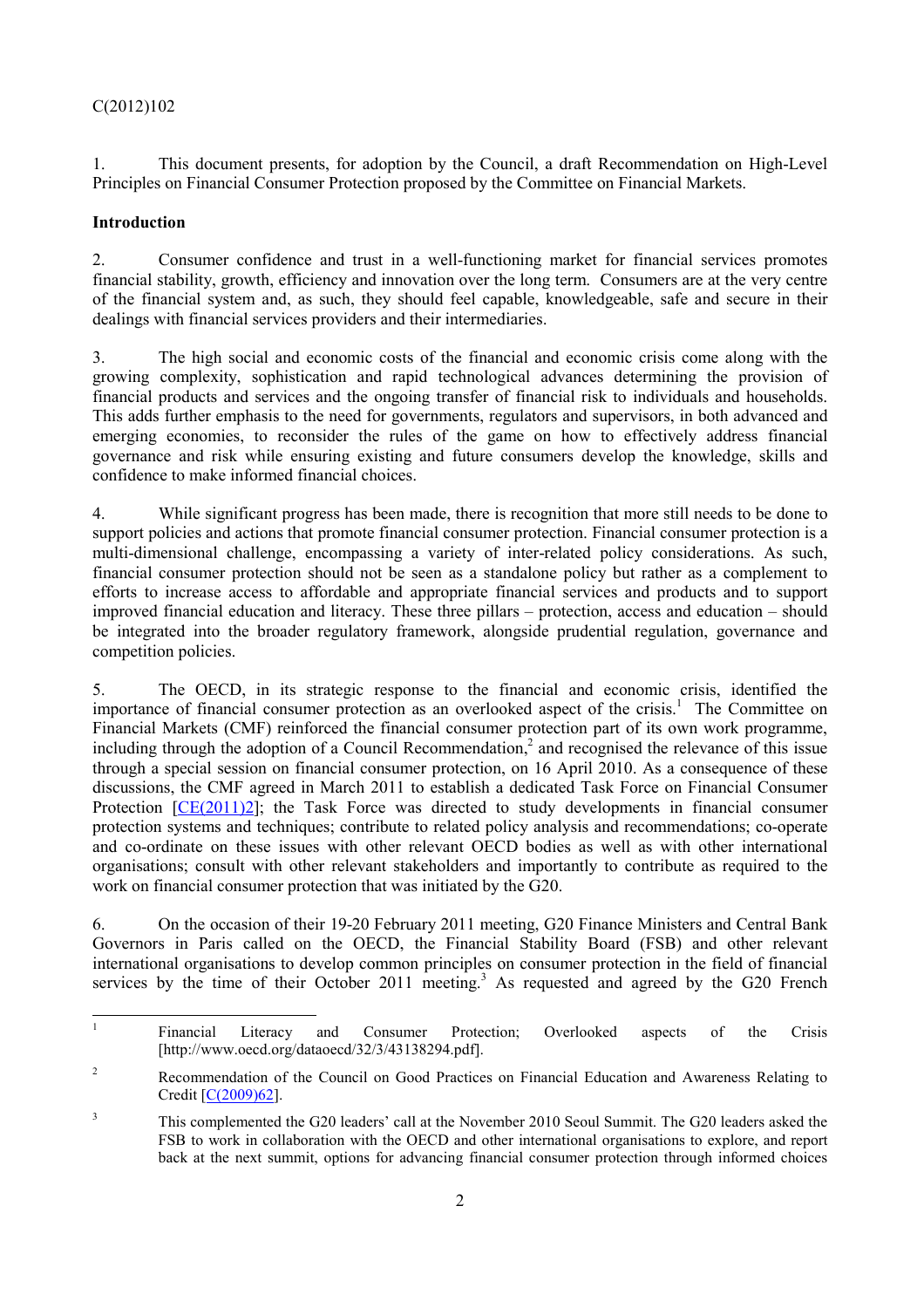Presidency and the FSB, the development of the High-Level Principles on Financial Consumer Protection has been led by the OECD.

7. The OECD co-ordinating work on the High-Level Principles on Financial Consumer Protection was channelled through the CMF Task Force, which is open to all G20 and FSB members, and other relevant international organisations and standard-setter bodies. The Task Force held three physical meetings in Paris during 2011 for the express purpose of developing an appropriate set of principles on financial consumer protection.

8. The Principles, as prepared by the OECD Task Force, went also through several rounds of intensive written consultations, as well as through a public consultation process via the OECD website, and benefited from close co-operation with the FSB and its Consultative Group, other international organisations and standard setter bodies, networks and consumer and industry associations. Inputs on financial education issues were provided through the OECD International Network on Financial Education (INFE), which comprises representatives from institutions from 95 countries, including all G20 members. In addition to the CMF, three other OECD committees (Insurance and Private Pensions Committee, Committee on Consumer Policy and Competition Committee) were consulted.

9. The Principles are voluntary and non-binding. They are designed to complement, not substitute for, existing international financial principles or guidelines. In particular, they do not address sectorspecific issues dealt with by relevant international organisations and financial standard setters. The Principles can be adapted to specific national and sectoral contexts. They pay special attention to the legal recognition of financial consumer protection, the need for oversight bodies with the necessary authority and resources to carry out their mission, fair treatment of consumers, proper disclosure and improved financial education, responsible business conduct by financial services providers and intermediaries. They also call for objective and adequate advice, protection of assets and data including from fraud and abuse, competitive frameworks, adequate complaints handling and redress mechanisms and policies which address, when relevant, sectoral and international specificities, technological developments and the special needs of vulnerable groups of consumers.

10. The final version of the Principles was endorsed by the Task Force in September 2011 and then submitted for approval to the CMF and FSB before transmission to the G20.

11. The G20 Finance Ministers and Central Bank Governors at their Paris meeting on 14‐15 October 2011 endorsed the High-Level Principles on Financial Consumer Protection and called for further work on implementation issues. They were subsequently endorsed by the G20 leaders at the G20 Cannes Summit, 3-4 November 2011. The Cannes Summit Final Declaration states that:

 *"We* (the G20 leaders) *agree that integration of financial consumer protection policies into regulatory and supervisory frameworks contributes to strengthening financial stability, endorse the FSB report on consumer finance protection and the high level principles on financial consumer protection prepared by the OECD together with the FSB. We will pursue the full application of these principles in our jurisdictions and ask the FSB and OECD along with other relevant bodies, to report on progress on their implementation to the upcoming Summits and develop further guidelines if appropriate."*<sup>4</sup>

1

that include disclosure; transparency and education; protection from fraud, abuse and errors; along with recourse and advocacy. The report was expected to concentrate on aspects linked to consumer credit and focuses largely (but not necessarily exclusively) on related financial stability issues.

4 Cannes Summit Final Declaration: Building Our Common Future: Renewed Collective Action for the Benefit of All, 4 November 2011.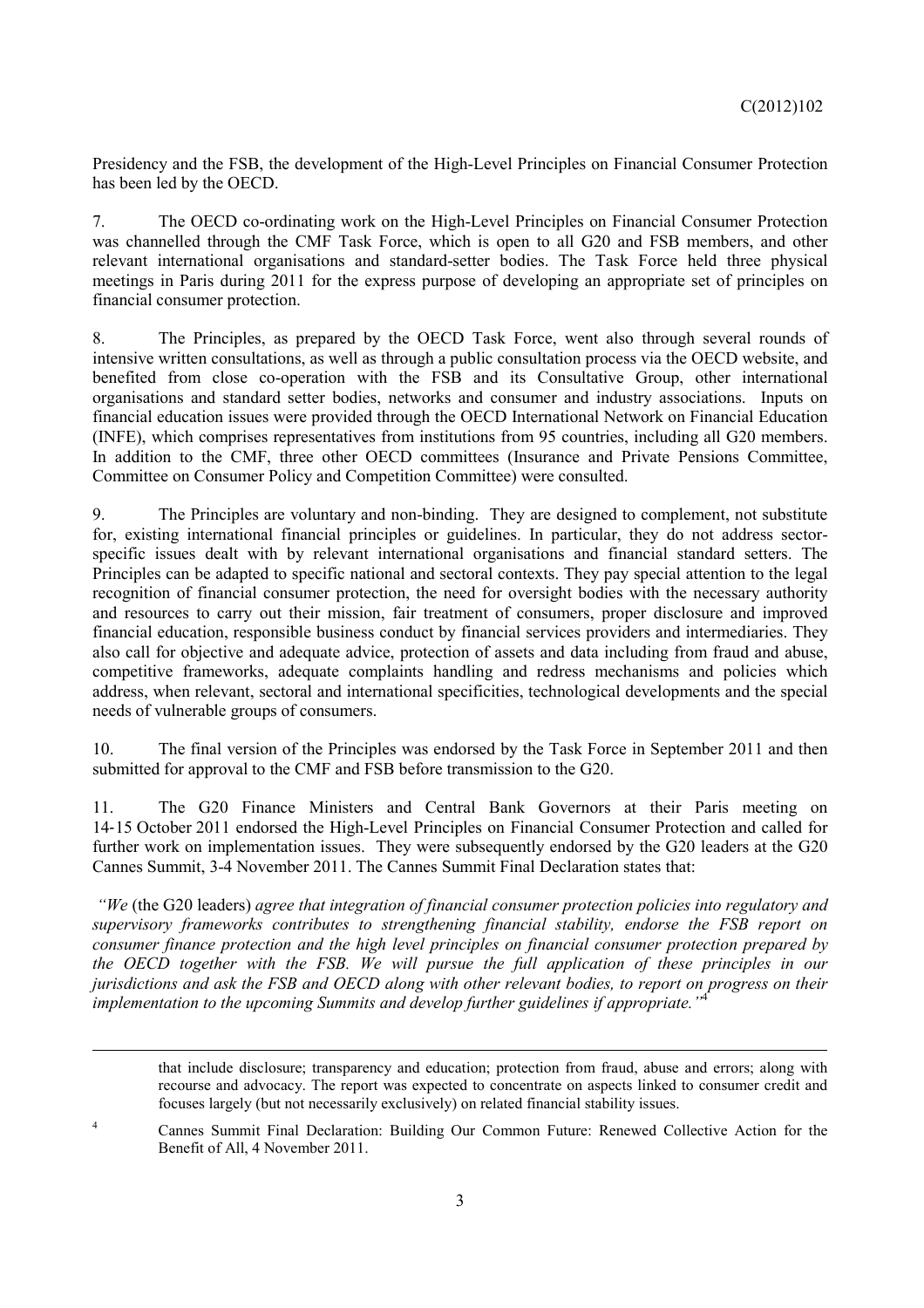In their Declaration at the Los Cabos Summit on 18-19 June 2012, the G20 leaders reiterated their support for OECD work and mandated the Organisation to carry out further work in this area:

 *"We also endorse the Action Plan presented by the G20/OECD Task Force on Financial Consumer Protection to develop effective approaches to support the implementation of the High Level Principles on Financial Consumer Protection, and look forward to an update report by the Leaders' Summit in St. Petersburg in 2013."* 

12. The CMF which already endorsed the Principles in September 2011 confirmed its wish to transmit these principles to the OECD Council as a draft OECD Recommendation, expanding thus the coverage of the Principles to all OECD Members and strengthening and formalising further the agreement already reached within the OECD at the level of the Committee and its Task Force. The CMF approved the draft Recommendation at its meeting on 26-27 April 2012.

#### **Proposed Action**

13. In the light of the preceding, the Secretary-General invites the Council to adopt the following draft conclusions:

#### THE COUNCIL

- a) noted document  $C(2012)102$ ;
- b) adopted the draft Recommendation of the Council on High-Level Principles on Financial Consumer Protection set out in the Appendix to document C(2012)102 and agreed to its declassification.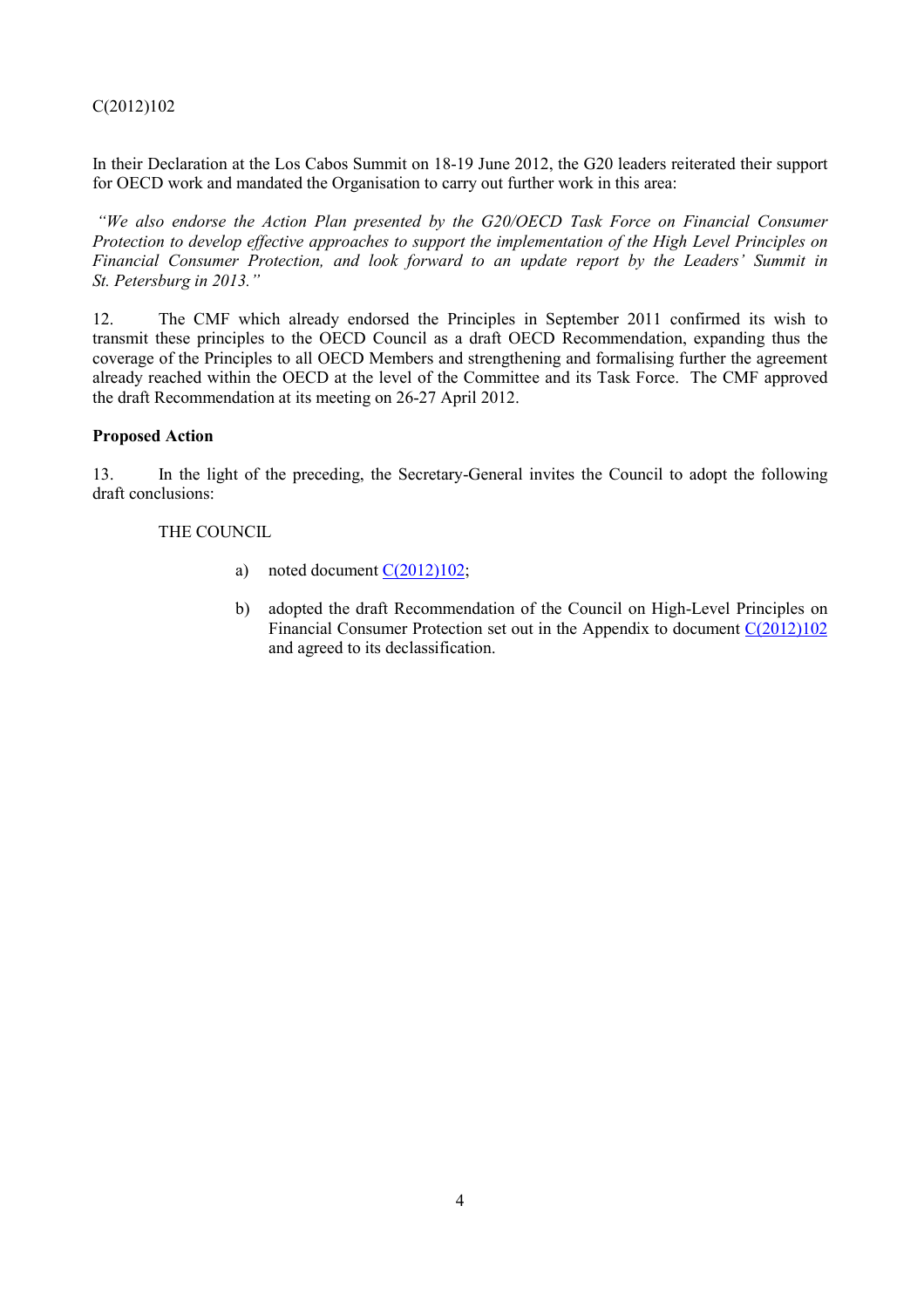#### **APPENDIX DRAFT RECOMMENDATION OF THE COUNCIL ON HIGH-LEVEL PRINCIPLES ON FINANCIAL CONSUMER PROTECTION**

#### THE COUNCIL,

Having regard to Article 5 b) of the Convention on the Organisation for Economic Co-operation and Development of 14 December 1960;

Considering that the integration of financial consumer protection policies into regulatory and supervisory frameworks contributes to strengthening financial stability;

Considering that consumer trust and confidence is important for the proper functioning of the financial system and that consumers should be knowledgeable, safe and secure in their dealings with financial services providers and their intermediaries;

Considering the need for improved financial education and awareness to ensure consumers make informed choices that support their own financial well-being;

Having regard to the Recommendation of the Council on Principles and Good Practices for Financial Education and Awareness [C(2005)55/REV1] and the Recommendation of the Council on Good Practices on Financial Education and Awareness relating to Credit  $[C(2009)62]$ ;

Noting the endorsement by the G20 on 3-4 November 2011 of the High-Level Principles on Financial Consumer Protection as developed by the OECD Task Force on Financial Consumer Protection of the Committee on Financial Markets;

Considering that governments and relevant public, consumer and private institutions in OECD Members and non-Members may benefit from high-level principles on financial consumer protection;

Considering that the High-Level Principles are voluntary and non-binding and that they are designed to complement, not substitute for, existing international financial principles or guidelines;

On the proposal of the Committee on Financial Markets;

**I. RECOMMENDS** that Members promote the High-Level Principles on Financial Consumer Protection, as set out below, and that, in this regard, governments, regulators, supervisors and other relevant public institutions take due account of and implement these Principles :

#### **A. Legal, Regulatory and Supervisory Framework**

1. Financial consumer protection should be an integral part of the legal, regulatory and supervisory framework, and should reflect the diversity of national circumstances and global market and regulatory developments within the financial sector.

2. Regulation should reflect and be proportionate to the characteristics, type, and variety of the financial products and consumers, their rights and responsibilities and be responsive to new products, designs, technologies and delivery mechanisms.<sup>1</sup> Strong and effective legal and judicial or supervisory mechanisms should exist to protect consumers from and sanction against financial frauds, abuses and errors.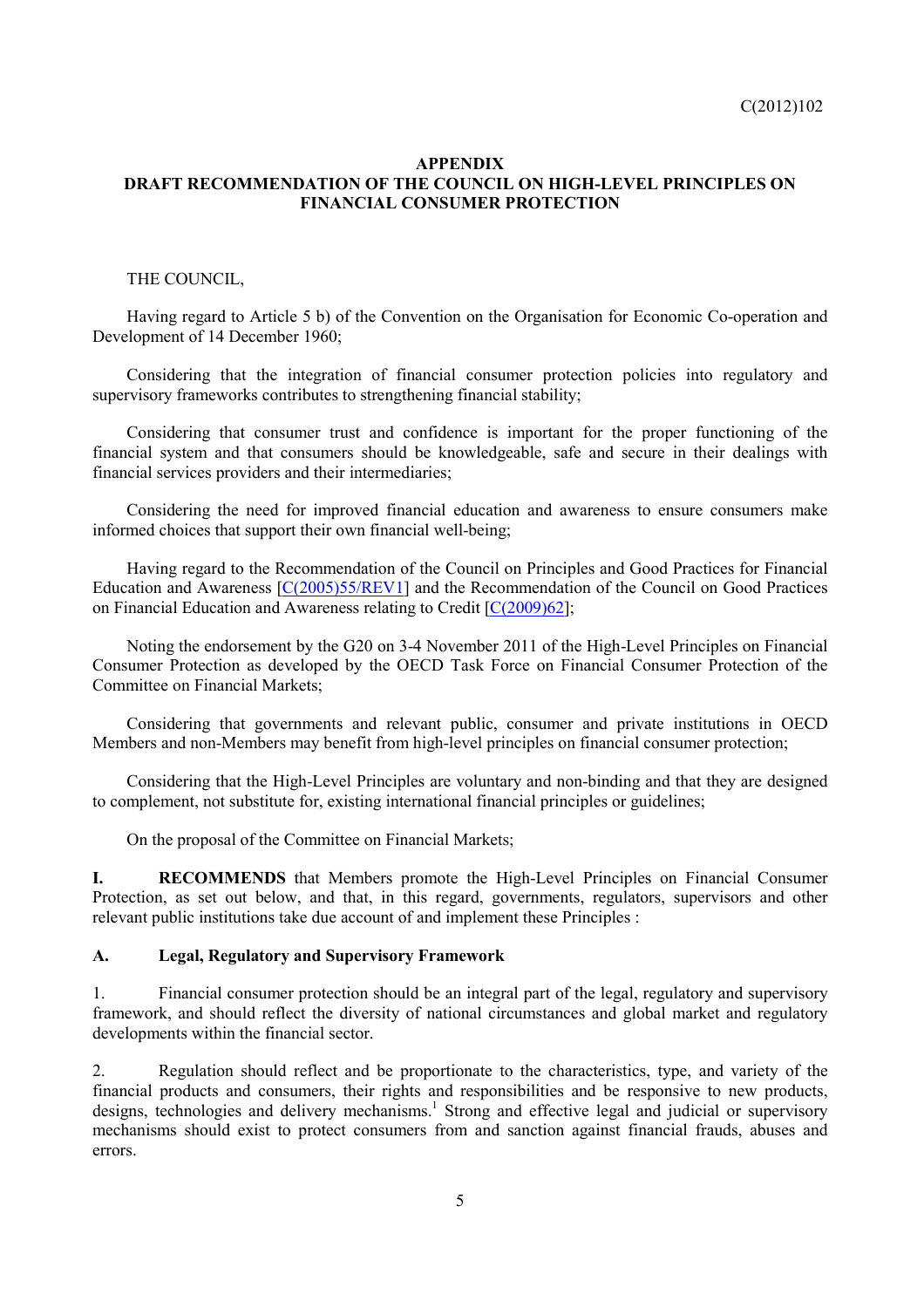3. Financial services providers and authorised agents<sup>2</sup> should be appropriately regulated and/or supervised, with account taken of relevant service and sector specific approaches.

4. Relevant non-governmental stakeholders – including industry and consumer organisations, professional bodies and research communities – should be consulted when policies related to financial consumer protection and education are developed. Access of relevant stakeholders and in particular consumer organisations to such processes should be facilitated and enhanced.

## **B. Role of Oversight Bodies**

5. There should be oversight bodies (dedicated or not) explicitly responsible for financial consumer protection, with the necessary authority to fulfil their mandates. They require clear and objectively defined responsibilities, and appropriate governance; operational independence; accountability for their activities; adequate powers; resources and capabilities; defined and transparent enforcement framework and clear and consistent regulatory processes. Oversight bodies should observe high professional standards, including appropriate standards of confidentiality of consumer and proprietary information and the avoidance of conflicts of interest.

6. Co-operation with other financial services oversight authorities and between authorities or departments in charge of sectoral issues should be promoted. A level playing field across financial services should be encouraged as appropriate. International co-operation between oversight bodies should also be encouraged, while specific attention should be considered for consumer protection issues arising from international transactions and cross-border marketing and sales.

## **C. Equitable and Fair Treatment of Consumers**

7. All financial consumers should be treated equitably, honestly and fairly at all stages of their relationship with financial service providers. Treating consumers fairly should be an integral part of the good governance and corporate culture of all financial services providers and authorised agents. Special attention should be dedicated to the needs of vulnerable groups.

#### **D. Disclosure and Transparency**

8. Financial services providers and authorised agents should provide consumers with key information that informs the consumer of the fundamental benefits, risks and terms of the product. They should also provide information on conflicts of interest associated with the authorised agent through which the product is sold.<sup>3</sup>

9. In particular, information should be provided on material aspects of the financial product. Appropriate information should be provided at all stages of the relationship with the customer. All financial promotional material should be accurate, honest, understandable and not misleading. Standardised pre-contractual disclosure practices (e.g. forms) should be adopted where applicable and possible to allow comparisons between products and services of the same nature. Specific disclosure mechanisms, including possible warnings, should be developed to provide information commensurate with complex and risky products and services. Where possible consumer research should be conducted to help determine and improve the effectiveness of disclosure requirements.

10. The provision of advice should be as objective as possible and should in general be based on the consumer's profile considering the complexity of the product, the risks associated with it as well as the customer's financial objectives, knowledge, capabilities and experience.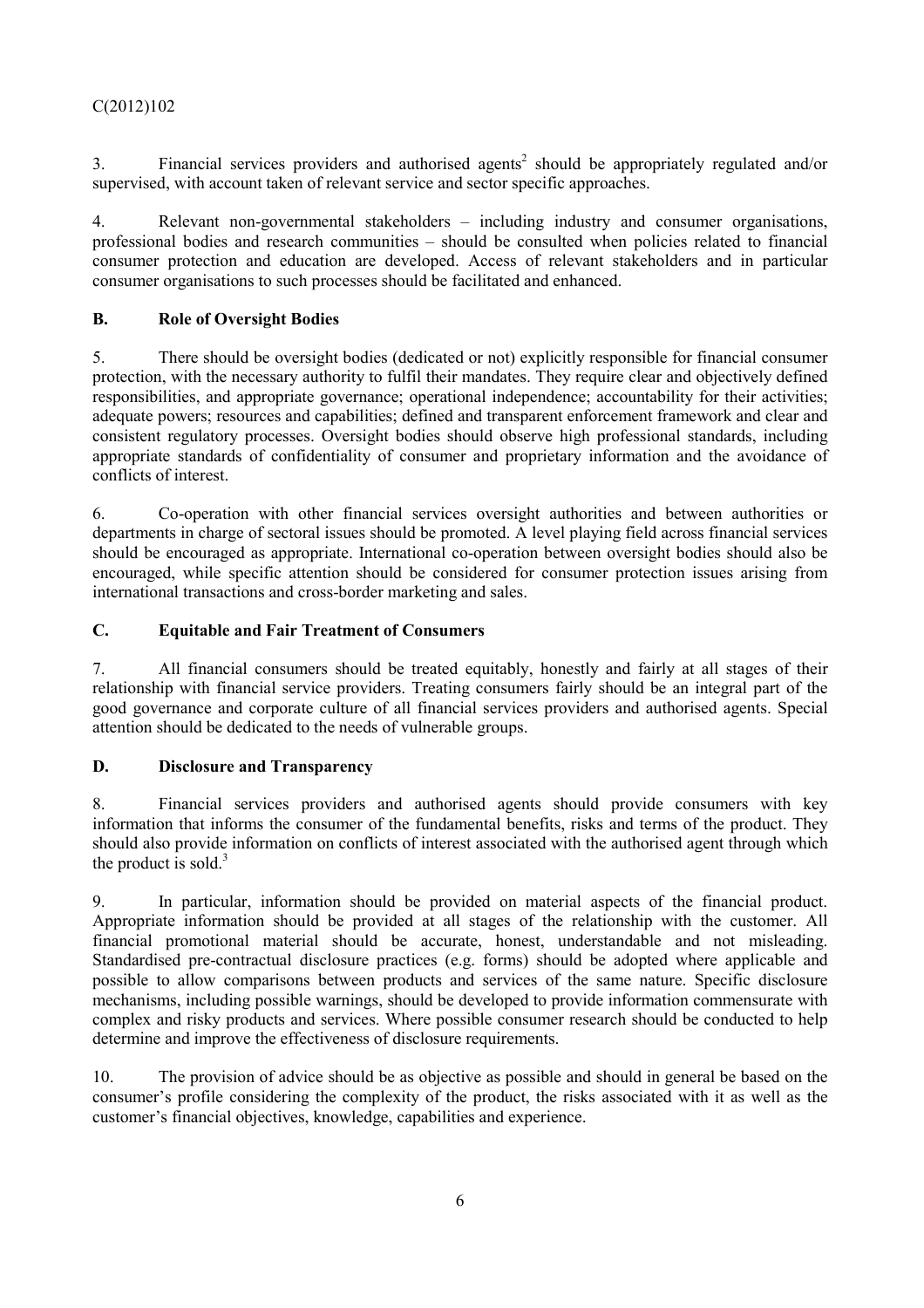11. Consumers should be made aware of the importance of providing financial services providers with relevant, accurate and available information.

## **E. Financial Education and Awareness**

12. Financial education and awareness should be promoted by all relevant stakeholders and clear information on consumer protection, rights and responsibilities should be easily accessible by consumers. Appropriate mechanisms should be developed to help existing and future consumers develop the knowledge, skills and confidence to appropriately understand risks, including financial risks and opportunities, make informed choices, know where to go for assistance, and take effective action to improve their own financial well-being.

13. The provision of broad based financial education and information to deepen consumer financial knowledge and capability should be promoted, especially for vulnerable groups.

14. Taking into account national circumstances, financial education and awareness should be encouraged as part of a wider financial consumer protection and education strategy, be delivered through diverse and appropriate channels, and should begin at an early age and be accessible for all life stages. Specific programmes and approaches related to financial education should be targeted for vulnerable groups of financial consumers.

15. All relevant stakeholders should be encouraged to implement the international principles and guidelines on financial education developed by the OECD International Network on Financial Education (INFE). Further national and international comparable information on financial education and awareness should be compiled by national institutions and relevant international organisations in order to assess and enhance the effectiveness of approaches to financial education.

## **F. Responsible Business Conduct of Financial Services Providers and Authorised Agents**

16. Financial services providers and authorised agents should have as an objective, to work in the best interest of their customers and be responsible for upholding financial consumer protection. Financial services providers should also be responsible and accountable for the actions of their authorised agents.

17. Depending on the nature of the transaction and based on information primarily provided by customers financial services providers should assess the related financial capabilities, situation and needs of their customers before agreeing to provide them with a product, advice or service. Staff (especially those who interact directly with customers) should be properly trained and qualified. Where the potential for conflicts of interest arise, financial services providers and authorised agents should endeavour to avoid such conflicts. When such conflicts cannot be avoided, financial services providers and authorised agents should ensure proper disclosure, have in place internal mechanisms to manage such conflicts, or decline to provide the product, advice or service.

18. The remuneration structure for staff of both financial services providers and authorised agents should be designed to encourage responsible business conduct, fair treatment of consumers and to avoid conflicts of interest. The remuneration structure should be disclosed to customers where appropriate, such as when potential conflicts of interest cannot be managed or avoided.

## **G. Protection of Consumer Assets against Fraud and Misuse**

19. Relevant information, control and protection mechanisms should appropriately and with a high degree of certainty protect consumers' deposits, savings, and other similar financial assets, including against fraud, misappropriation or other misuses.